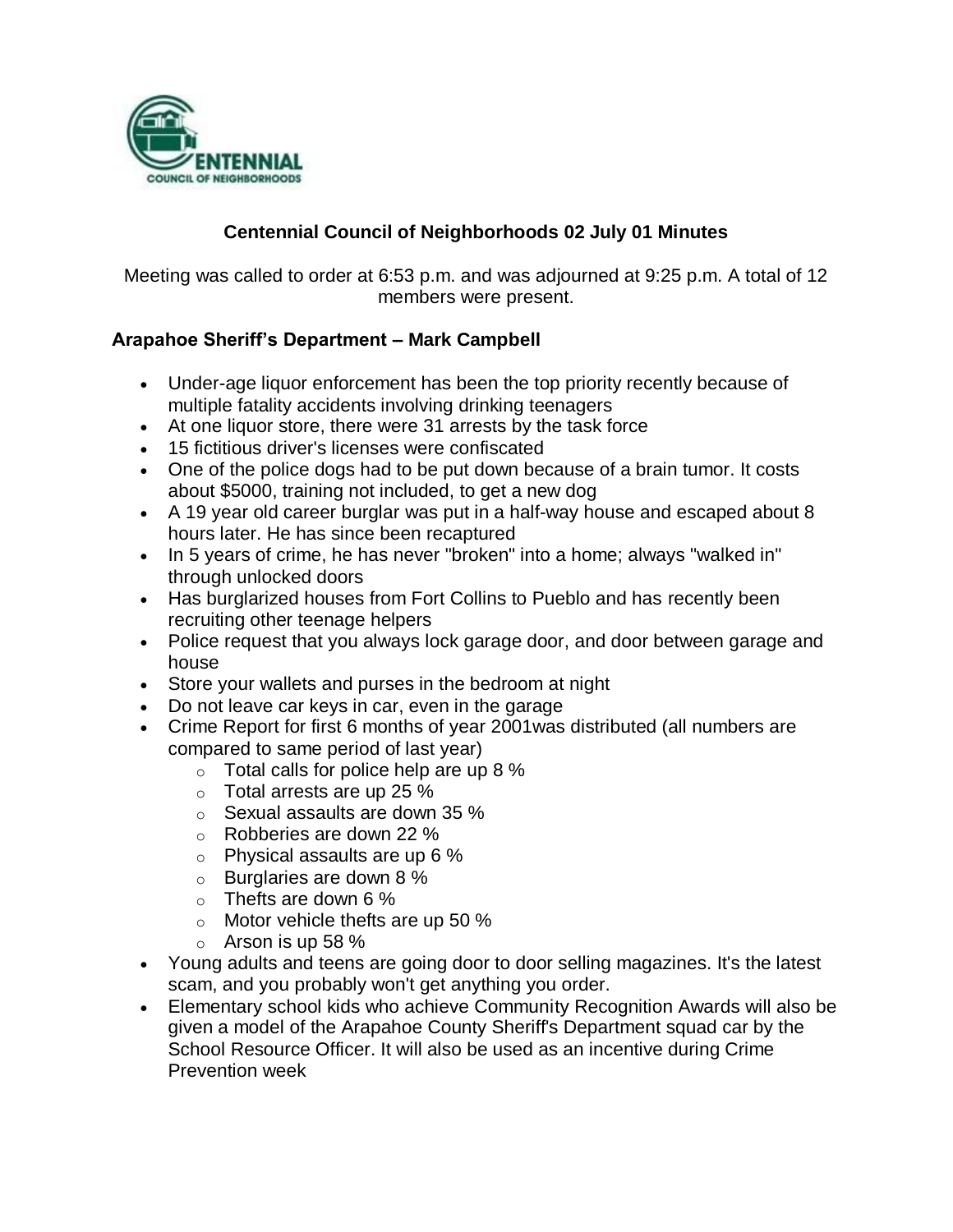Sheriff Pat Sullivan, Jr. has been awarded the "National Sheriff's Award" and is a candidate for the position of a federal U.S. Marshall

#### **Fire Districts – Bob Rinne**

- All Fire Districts will have extra engines and rescue equipment staffed and ready for July 4th
- A member of the fire department must be in attendance at every scheduled fireworks display
- The T-REX (I-25) project will impact the response times for all area departments. Use of helicopters is being considered for medical emergencies
- South area hospitals and ambulances are now using computers to show the hospital status for the emergency rescue teams
- Hospitals are short of staff, especially nurses
- There is a nation-wide shortage of qualified paramedics
- Fire Departments are working with law enforcement concerning "meth" drug labs. The chemicals used are explosive & very flammable
- Several accidents recently where the vehicles were in excess of 100 mph
- 911 response, contrary to recent media reports, is not being delayed by law enforcement dispatchers. Only in the case of possible weapons or violence does law enforcement go into the area first

# **Arapahoe Library District – Laurie Christensen**

- Castlewood library remodeling will start in December, 2001 and take about a year. Plan & pictures of the re-modeled library are available in the lobby of the Castlewood library
- Library has many new Videos and DVDs available to check out
- Kids, ages 5 to 12, who are in the Summer Reading Program can participate in the "Kids 4 Art" contest at the Castlewood Library
- The coffee cart is back at Koelbel library and is known as STIRRINGS@Koelbel Library
- New Smoky Hill library scheduled to start construction Jan 2002 and be complete by early 2003. Call Marlu Burkamp at 303-798-2444 for more information

## **South Suburban Park & Recreation – Jean Flynn**

- Neighborhoods that are not part of SSPRD can join by:
- Consolidation with another parks & recreation district
- Dissolution of the "old" district
- Annexation (if not in another district) if 100% of home owners agree, or a majority vote in an election
- Overlap by mutual agreement of both districts if they do not provide the same services
- Currently 10 to 20 districts east of I-25 that provide these types of services to homeowners
- SSPRD to make proposal to Centennial later this year concerning these issues and to gather information about existing facilities and providers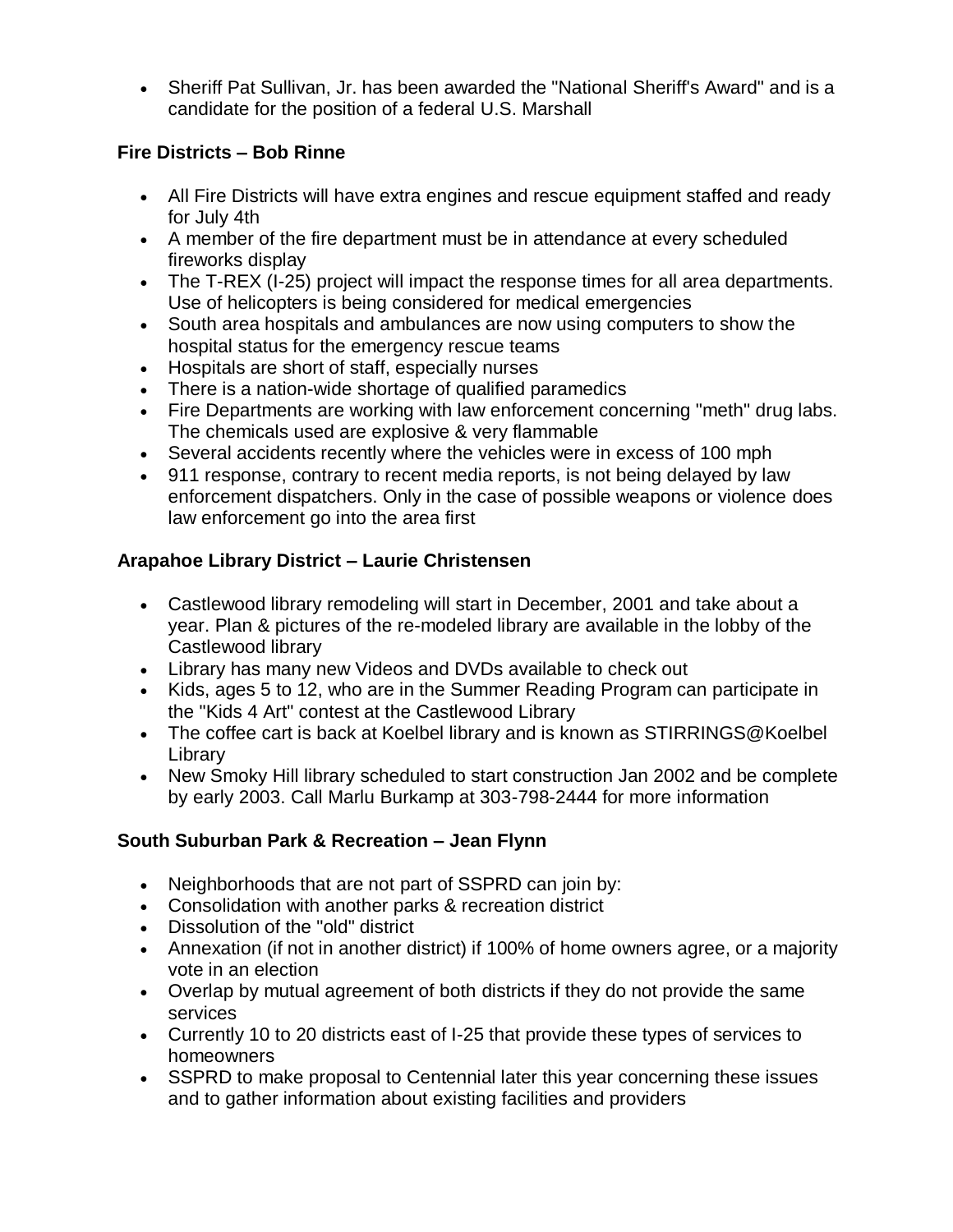#### **City of Centennial – Mayor - Randy Pye**

- The November election will be a 100% "mail" ballot, so it is very critical that the citizens be informed of the services/tax issues for Centennial
- A Request for Proposal has been sent out by Centennial for work/services. The partnership with Arapahoe County may be extended for another year to do this work, as is being done this current year
- Law enforcement will be unbundled from the agreement with Arapahoe County
- The developers of King's Point subdivision have agreed, at Centennials urging, that no development would start until the infrastructure is started
- There will be a free pancake breakfast Saturday, 7 July, 7:30 am to 9:30 am. at deKoevend Park, Shelter A
- Citizens are urged to attend the City Council meetings on Thursday nights

## **City of Centennial – Council Ward 3 – Andrea Suhaka**

- Centennial is using the Arapahoe County rules & regulations, except for the Comprehensive Plan concerning development
- Centennial Citizen newspaper will have final schedule of eight Centennial budget "town meetings" this week
- First 4 meetings will ask citizens what services they want
- Last 4 meetings will then describe the taxes necessary to support these services
- Everyone is asked and urged to attend one of the meetings
- Current schedule & locations are: ( get the latest from the Centennial web site http://www.centennialcolorado.com )
- July 10 Arapahoe High School
- July 17 South Holly Baptist Church
- July 24 Smoky Hill Public Library
- July 30 Castlewood Library
- August 8 Falcon Creek Middle School
- August 14 Grandview High School (tentative)
- August 20 Koelbel Library
- August 22 Arapahoe High School

## **Officer Reports - Treasurer - Gerry Cummins**

- Checking account Opening balance: \$500.00 Expenses - Office supplies \$120.36 Fee - Secretary of State \$50.00 Closing Balance \$329.64
- Savings accountOpening/Closing balance: \$645.20
- A reminder about non-payment of the CENCON dues will be mailed to appropriate members

#### **Committee Report - ByLaws**